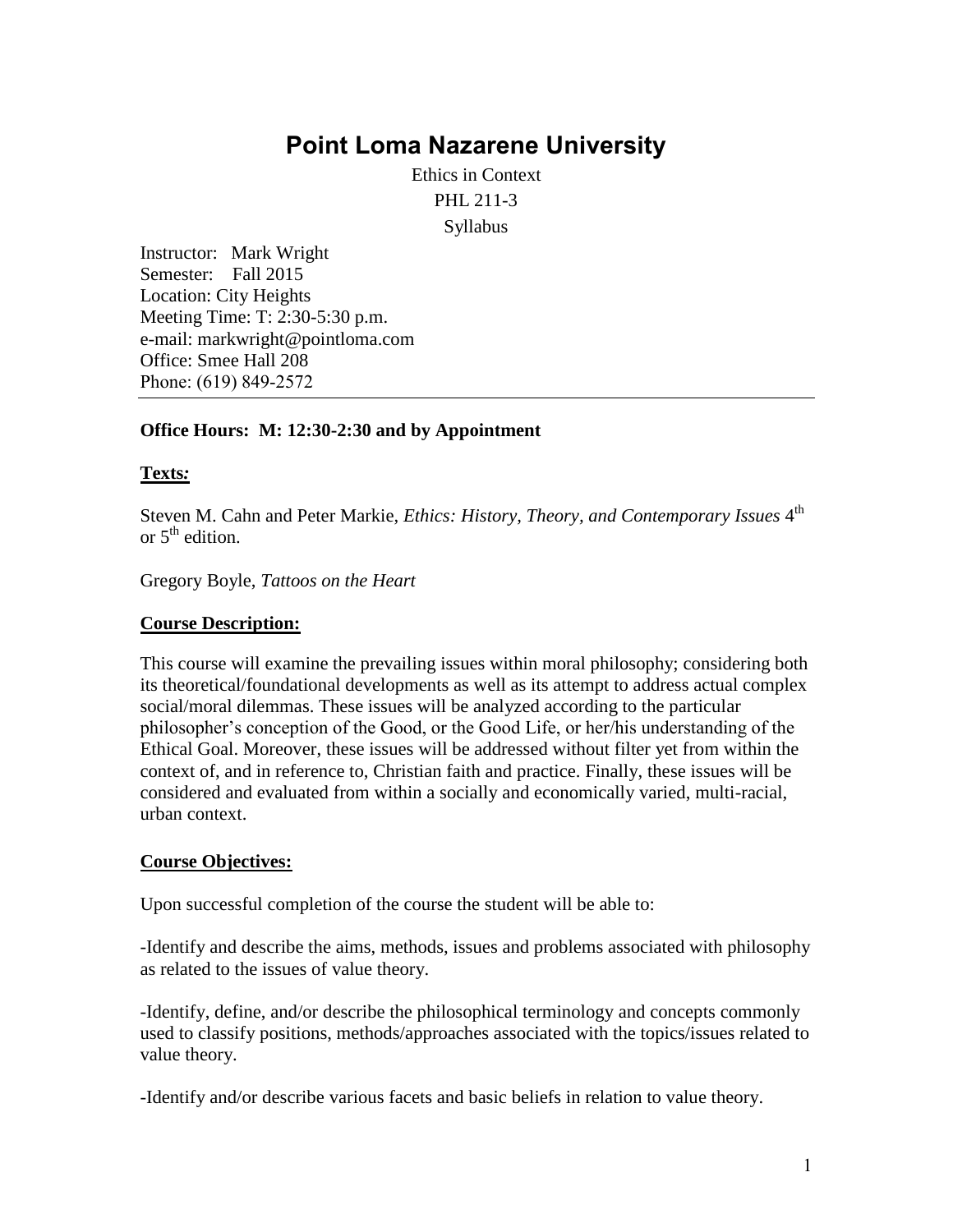-Identify and/or describe the assumptions on which such basic beliefs rest.

-Analyze and/or critically evaluate the evidence alleged in behalf of those basic beliefs.

-Trace the theoretical and/or practical consequences to which those basic beliefs lead.

- Receive an entry level immersion into the neighborhood and diversity of City Heights, San Diego

# **Learning Outcomes:**

1. Students will engage in the disciplined practice of asking questions about God, the world, and of themselves, including questions for which there may be no easy answers. (Learning, Growing)

2. Students will differentiate among interrelated movements or figures in the history of philosophy. (Learning)

3. Students will evaluate the strengths and weaknesses of human reasoning or experience to provide an adequate account of significant issues that relates to our human condition, the world, ethics and Christian life. (Learning, Growing, Serving)

## **My Expectations:**

- 1. Attend all sessions of the class. Please inform me if you will miss any of the class meetings.
- 2. Read the textbook sections and the readings prior to the day that we are to discuss them.
- 3. Each student must prepare to critically evaluate their own beliefs on certain ethical issues that we will discuss in class, being open to philosophical discussion about such beliefs.
- 4. Hearty and humble engagement with our volunteers and friends who receive food from the distribution.

## **Inclusive language**:

The School of Theology and Christian Ministry has adopted the following statement: The School of Theology and Christian Ministry is committed to the equality of women and men. Recognizing that people have often used the English language in ways that imply the exclusion or inferiority of women, the department urges students, faculty and staff to avoid sexist language in public discourse, in classroom discussion, and in their writings.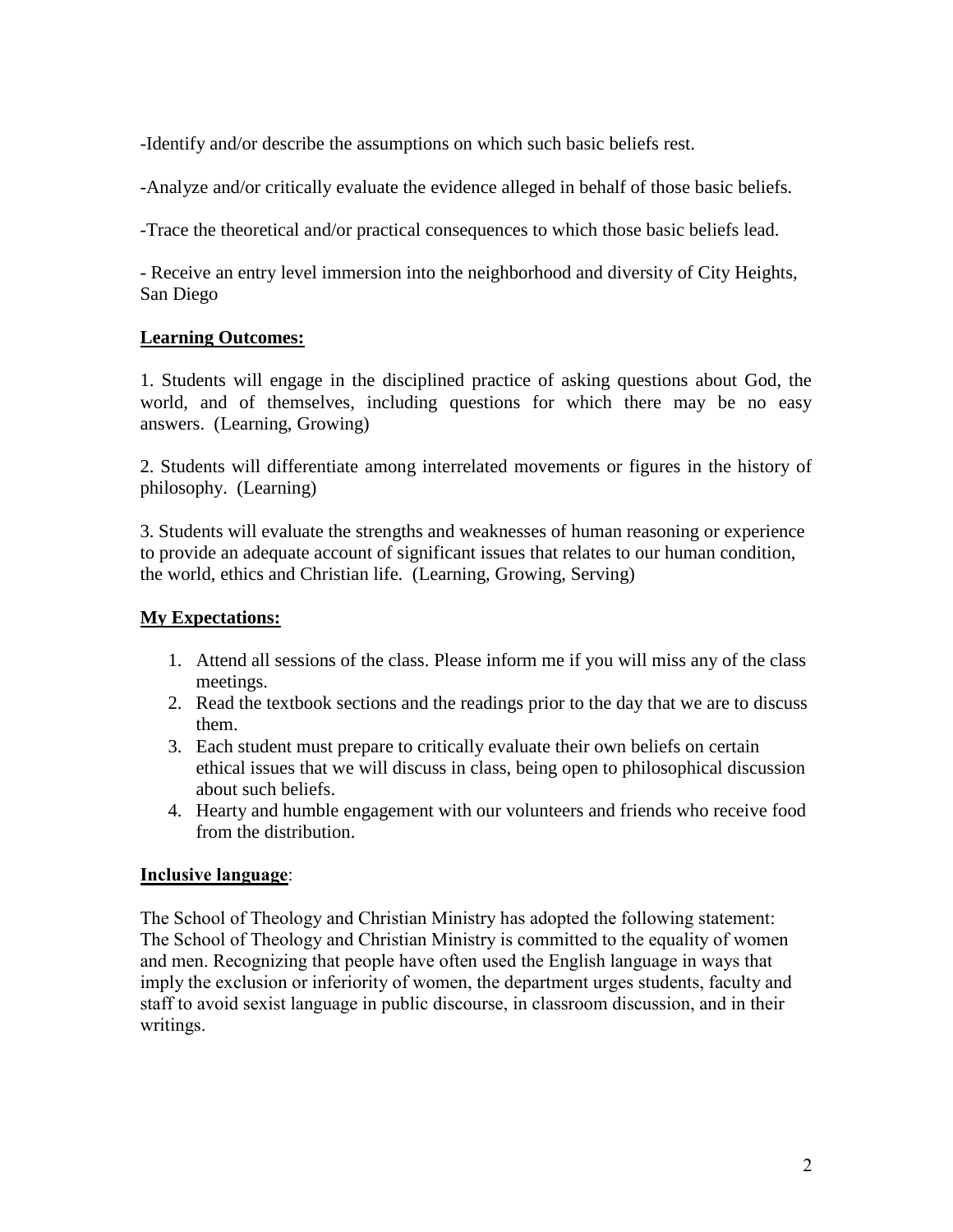## **Academic accommodations**:

While all students are expected to meet the minimum standards for completion of this course as established by the instructor, students with disabilities may require academic accommodations. At Point Loma Nazarene University, these students are requested to file documentation during the first two weeks of the semester with the Academic Support Center (ASC), located in the Bond Academic Center. This policy assists the University in its commitment to full compliance with Section 504 of the Rehabilitation Act and the Americans with Disabilities Act. Section 504 (a) prohibits discrimination against students with special needs and guarantees all qualified students equal access to and benefits of PLNU programs and activities. Once the student files documentation, the ASC will contact the student's instructors and provide written recommendations for reasonable and appropriate accommodations to meet the individual learning needs of the student.

# **General Education Statement:**

This course is one of the components of the General Education Program at Point Loma Nazarene University, under the category of "Seeking Cultural Perspectives." By including this course in a common educational experience for undergraduates, the faculty supports a survey of human endeavors from a historical, cultural, linguistic, and philosophical perspective, including developing critical appreciation of human expression--both artistic and literary.

## **Grades will be based on the following**: **300 points total**

## *Comprehensive Final Exam: 100 points*

*Two Response Papers to Philosophers Discussed in class (2-3 pages, doublespaced): 25 points each. For these papers the student is to:*

- *1) Identify the philosopher's conception of the Good Life*
- *2) How is it to be achieved*
- *3) Your response*

# *Reflection Paper on Tattoos on the Heart (3-4 pages): 50 points*

In a 3-4 page reflective essay, you will synthesize *Tattoos on the Heart* with your experience engaging in the Works of Mercy in City Heights. You will then explain the role of the Works of Mercy from within the perspective of Aristotle's conception of training in virtue through practice, i.e. how does doing the works of mercy differ from merely learning about our responsibility to our brothers and sisters in City Heights? I will assess the paper on evidence of completion of *Tattoos on the Heart*, your reflective abilities on your participation in the Works of Mercy, and your understanding of the importance of "embedded learning" (or hands-on learning) emphasized by Aristotle.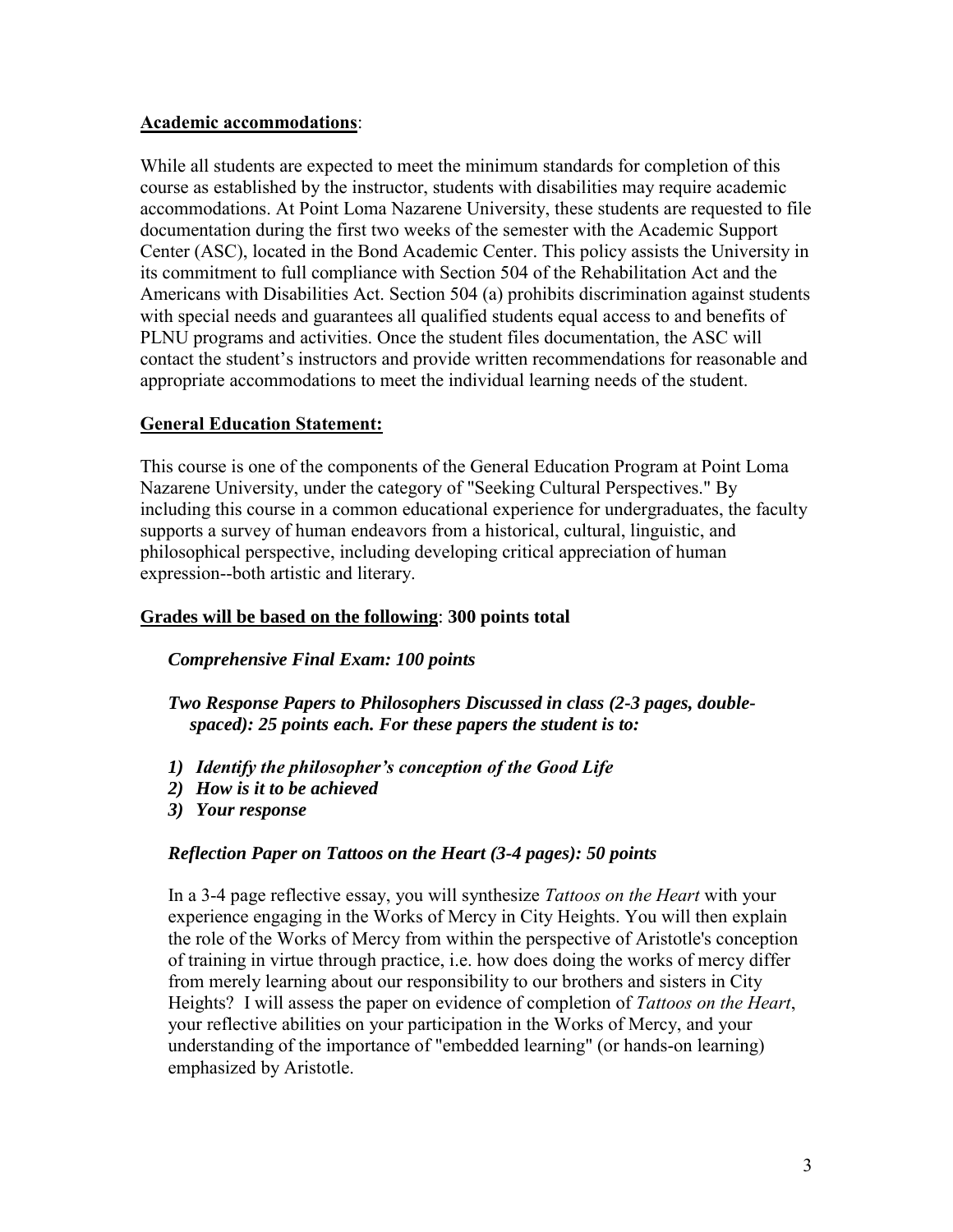#### **CONSULT COURSE SCHEDULE FOR ASSIGNMENT DUE DATES**

## **Other Requirements:**

**4 Community Classroom Dinners (6-7pm): 100 points total**

**Thursday September 17, Tuesday October 20, Tuesday November 17, Thursday December 10**

**Mid-City Church of the Nazarene Address:** *4101 University Avenue, San Diego, Ca. 92105*

### **Complete Distribution Times (in case you were wondering):**

*Saturday Morning (8:00-9:45 a.m.), Tuesday Afternoon (2:00-3:45 p.m.), Thursday Morning (8:00-9:45 a.m.)* 

#### **COURSE SCHEDULE:**

#### **Historical Sources**

| Week One                                  | Introduction. Plato/Socrates 1-33; 96-107 (4 <sup>th</sup> , 5 <sup>th</sup> )                                                                  |
|-------------------------------------------|-------------------------------------------------------------------------------------------------------------------------------------------------|
| Week Two<br>Epictetus, 203-214 $(5^{th})$ | Aristotle/Epicurus/Epictetus 134-146; 178-194 $(4th)$ ;                                                                                         |
| <b>Week Three</b>                         | Augustine/Aquinas 195-216 $(4^{\text{th}})$ ; 214-235 $(5^{\text{th}})$                                                                         |
| Week Four                                 | Hobbes/Butler 216-227; 228-243 $(4th)$ ; 236-275 $(5th)$                                                                                        |
| Week Five                                 | Hume/Kant 243-254; 308-316 (4 <sup>th</sup> ); 276-287; 341-350 (5 <sup>th</sup> )<br>First Philosopher Response Paper Due Tuesday September 29 |
| Week Six                                  | Bentham/Mill 319-327; 341-360 $(4th)$ ; 353-361; 375-395 $(5th)$                                                                                |
| Week Seven                                | Nietzsche 362-394 (4 <sup>th</sup> ); 397-429 (5 <sup>th</sup> )                                                                                |
| Week Eight                                | Camus/Sartre 397-412 (4 <sup>th</sup> ); 432-447 (5 <sup>th</sup> )                                                                             |
|                                           | <b>Modern Ethical Theories</b>                                                                                                                  |
| Week Nine                                 | Moore/Aver 423-429: 449-455 $(4^{\text{th}})$ : 459-465: 485-491 $(5^{\text{th}})$                                                              |

Week Nine Moore/Ayer 423-429; 449-455 (4"'); 459-465; 485-491 (5"') **Second Philosopher Response Paper Due Tuesday October 27**